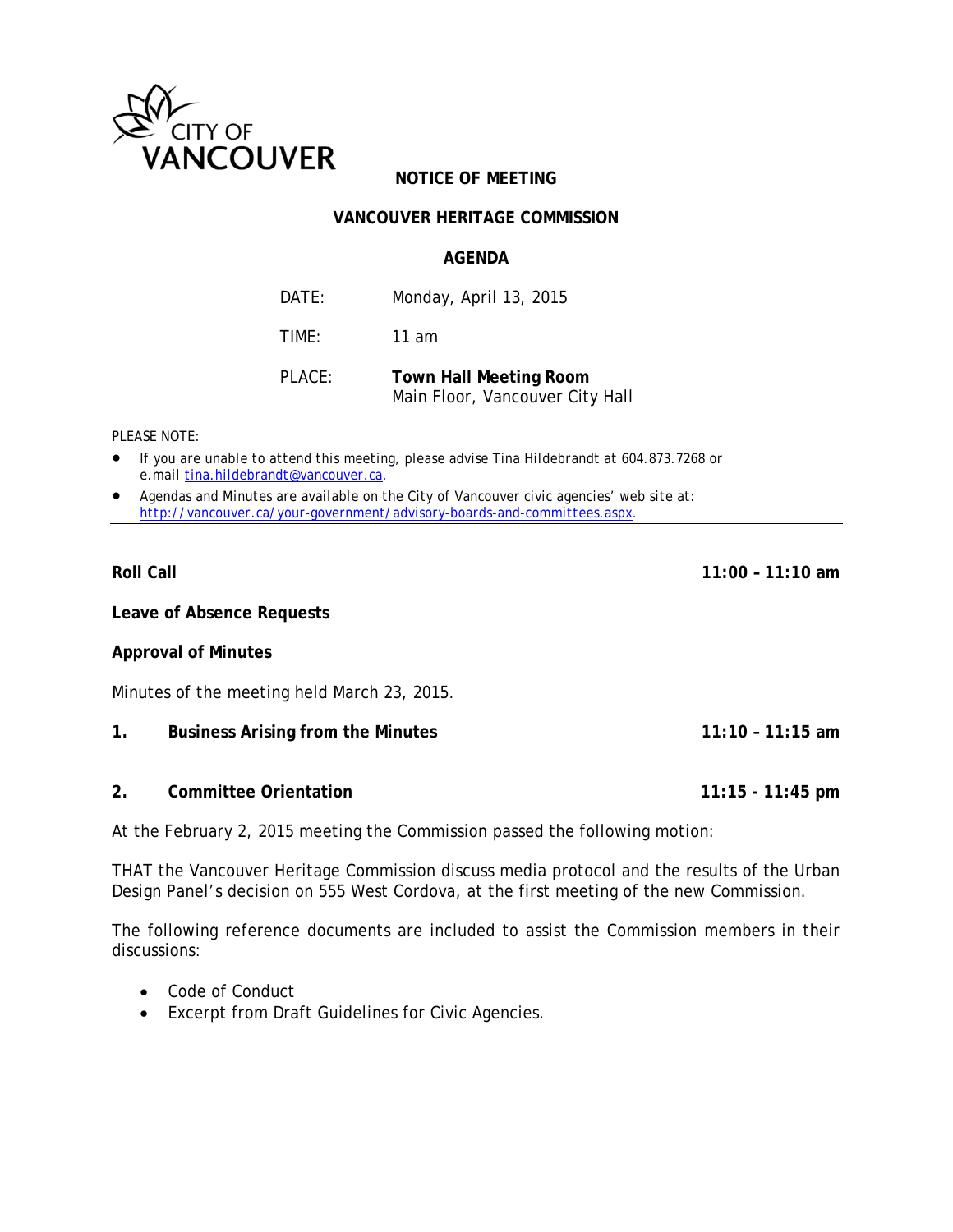## **(a) 3171 West 5th Avenue – Juno Miller House 11:45 – 12:15 pm VHR 'C' DE418970**

The Juno Miller House, built in 1920, is a single-storey house with basement, a C-listing on the Vancouver Heritage Register. It is valued as one of a large collection of low-profile Craftsman bungalows in Kitsilano, and is associated with builder Fred Melton as part of a larger speculative venture of post-war houses built on several blocks of West 5<sup>th</sup> Avenue.

The zoning for the area is RT-7 which allows for one- and two-family dwellings. The proposal is to retain the house as a one-family dwelling with secondary suite and undertake minor alterations to improve liveability. The major alteration, as part of the development permit application, is to modify the rear of the house reconfiguring living space on the main floor and adding a second floor. The new second floor is being set as far back as possible to minimize the view from the street. Since strata titling is not proposed, the conservation of the house will be straightforward. In exchange for a modest amount of additional floor area, the Director of Planning is requiring heritage designation of the Juno Miller House.

The main zoning item is density, as noted below:

| <b>Zoning Summary</b> | Site Area: $4,400$ sq.ft. (409 m <sup>2</sup> ) |                            |                            |
|-----------------------|-------------------------------------------------|----------------------------|----------------------------|
| <b>Item</b>           | Existing                                        | Required or                | Proposed                   |
|                       |                                                 | Permitted                  |                            |
| Floor Space Ratio     | 0.55 FSR                                        | 0.6 FSR                    | 0.66 FSR                   |
| (FSR)                 | $(225 \text{ m}^2 / 2420$                       | $(245 \text{ m}^2 / 2,640$ | $(270 \text{ m}^2 / 2,903$ |
|                       | $sq.fit.$ )                                     | $sq.fit.$ )                | sq.fit.                    |

The Vancouver Heritage Commission SoS/VHR Subcommittee reviewed the SoS on March 2, 2015 and reported to the Commission on March 23, 2015.

Issues:

- (i) Compatibility of modest changes to the exterior, in particular the addition of a second floor set at the rear.
- (ii) Colour scheme not proposed as part of the application

| Applicant: | Derek Breen, Kerr Construction<br>John Atkin, Heritage Consultant |
|------------|-------------------------------------------------------------------|
| Staff:     | Hugh McLean, Heritage Group<br>David Lee, Development Planner     |

Attachments: SoS and Drawings

# **(b) 1749 Waterloo Street – Morrison Residence 12:15 – 12:45 pm VHR 'B' (proposed) DE#419964**

The house at 1749 Waterloo Street was built in 1911 and is a good example of craftsman housing built during the Edwardian building boom (circa 1910 – 1913). Over the years, the porch was partially enclosed and the house stuccoed but many original details and materials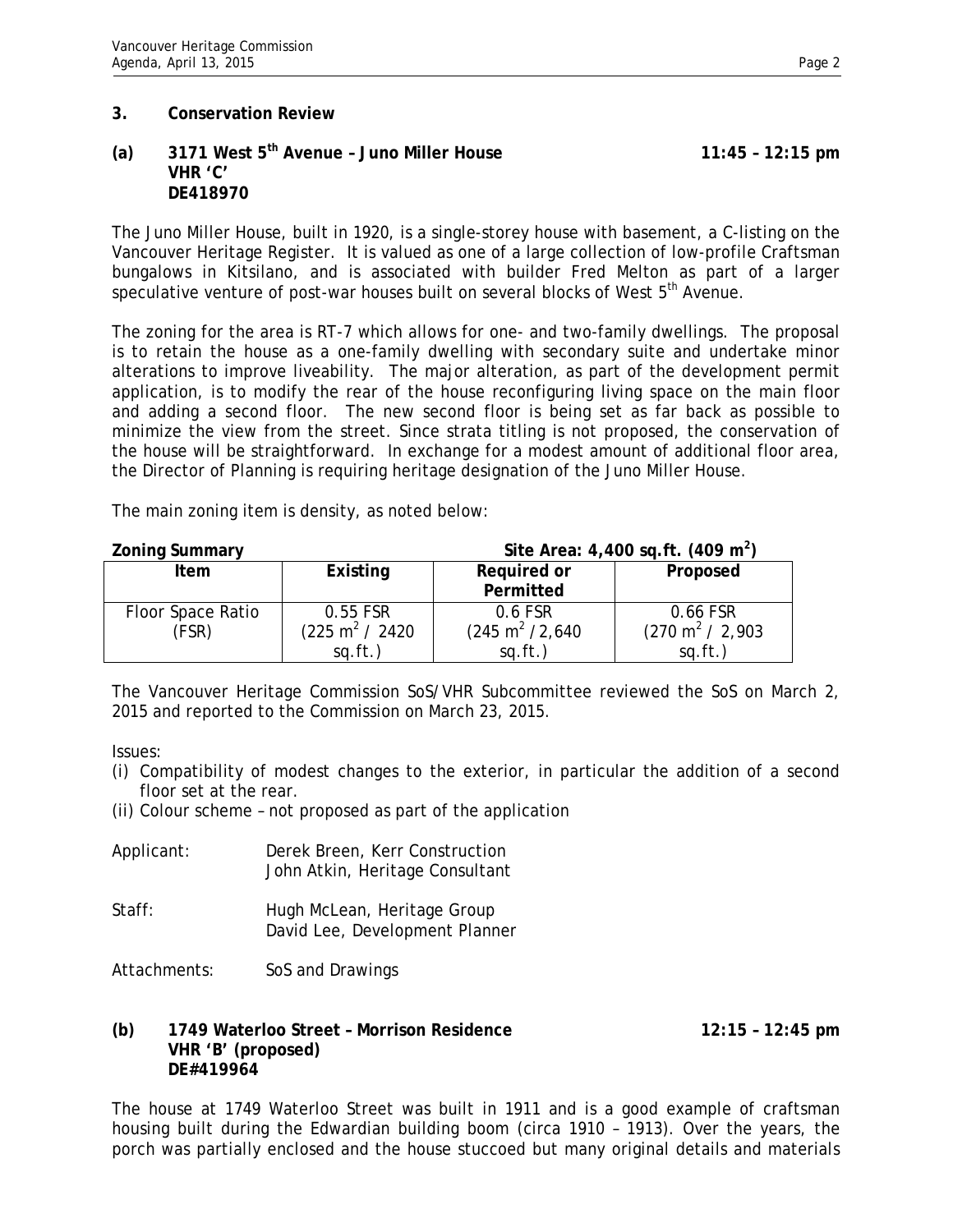survive. The proposal is to rehabilitate the house to its original appearance, including restoration of the original porch. A number of photographs from 1912 confirm the house's original appearance and have been used for the rehabilitation program where surviving details are no longer extant.

The rehabilitation work had been approved under permit and the work begun (see SOS) – during this time it was discovered that the third dwelling unit in the basement had never been legalized by previous owners. The Dwelling unit density for the site (which is small) would allow at most two dwelling units for the site (RT-8 zoning). An application was subsequently made seeking this variance and the Director of Planning is now prepared to relax the Dwelling Unit density (to three) subject to the designation (protection) of the house. No other variances are sought.

Due to the urgency in completing the work already approved, it is proposed to have the Commission review the SOS, which was recently completed, at the April  $13<sup>th</sup>$  regular meeting instead of being referred to the sub-committee for review on the  $20<sup>th</sup>$ . The Director of Planning has not required a Conservation Plan but the plans will be reviewed with respect to appropriate rehabilitation notes and details.

Issues:

- (i) SOS and proposed addition to the VHR and designation; and
- (ii) Proposed rehabilitation.

Applicant: Matthew Halverson

- Staff: James Boldt, Heritage Group
- Attachments: SOS (with Register Evaluation) and drawings
- **(c) 4406 West 10th Avenue 12:45 1:30 pm VHR 'C' DE#418692**

The building at 4406 West  $10<sup>th</sup>$  Avenue was built in 1920 and is a good example of commercial development on 10<sup>th</sup> Avenue dating back to the earliest development of the immediate neighbourhood. Features include its articulated parapet, cornices, brackets, and sills, transom windows, and original storefront configuration. A well preserved ghost sign (Point Grey Coal and Wood Company) may still exist on the west side (visible in the 1980s but covered up when the building next door was constructed). A covered verandah at the rear is visible on older photographs and fire insurance maps. The building is listed on the VHR in the 'C" category.

The zoning applicable to the site is C-2, which permits commercial and residential uses in a four storey form. Retention of a small commercial building on a single parcel is extremely challenging (and rare) in such zones, but Staff directed the owner to pursue a retention option. Originally it was thought that the heritage building could be retained separately from a new residential building at the rear but the Director of Planning concluded the height of a new building should be compatible with the building next door (which is 50 feet tall) which in turn meant that density had to extend out and over the heritage building. Instead of having a new building "grow" out of a façade, the new building is designed to be separate and lifted off of the heritage building, and setback on the north and east sides.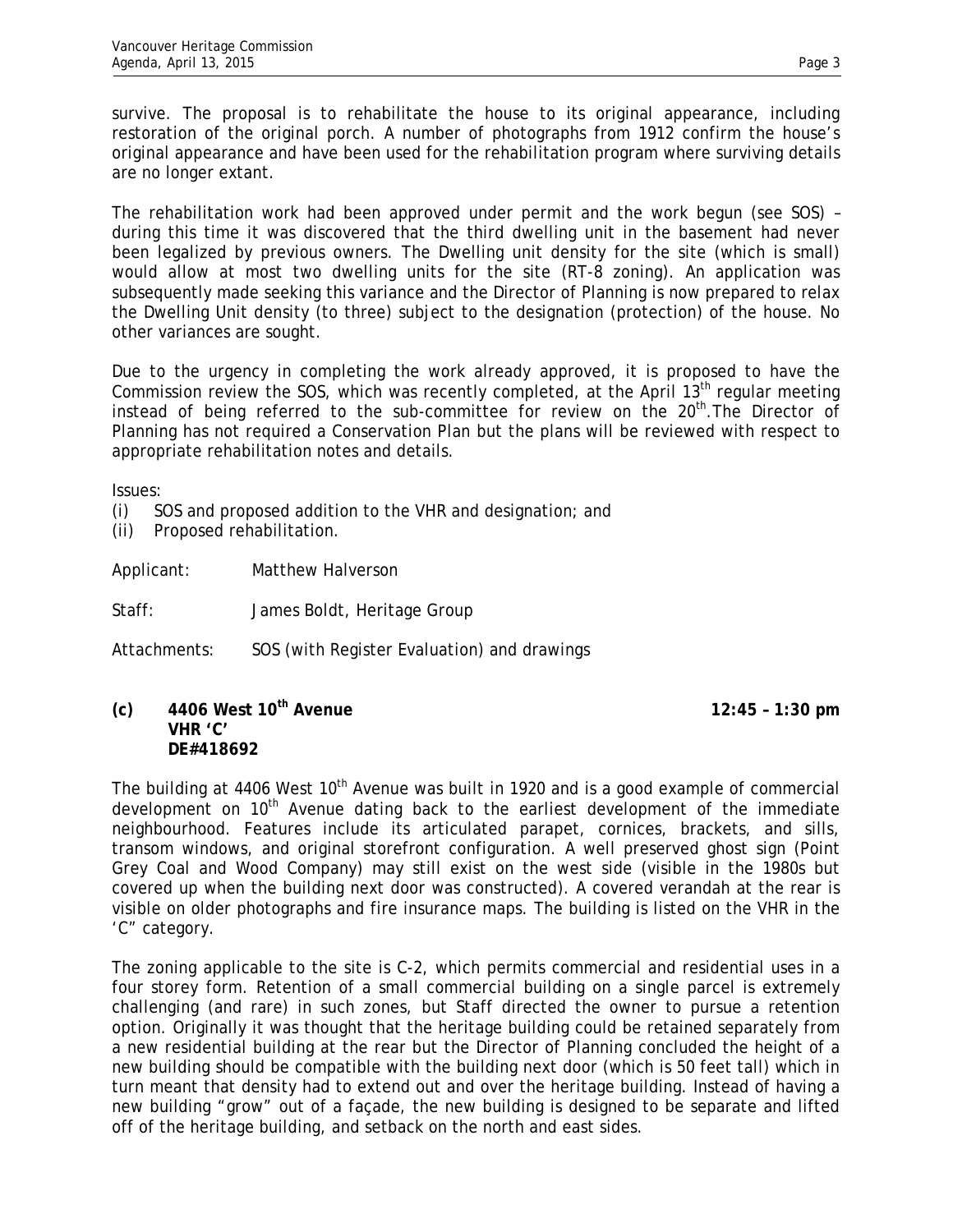## **Zoning and Parking Summary Site Area: 7,317 sq. ft.**

| <b>Item</b>                | Existing      | Permitted or Required                | Proposed                 |
|----------------------------|---------------|--------------------------------------|--------------------------|
| <b>Overall Floor Space</b> | 0.28 FSR      | Up to 2.5 FSR                        | 3.18 FSR                 |
| Ratio (FSR)                | 2,041 sq. ft. | $(18, 293$ sq. ft.)                  | $(23, 250$ sq. ft.)      |
|                            |               |                                      | 27% over permitted       |
| Height                     | 2 storeys     | Up to 45 feet measured from a        | Approximately 51 feet    |
|                            |               | horizontal datum                     | measured from base       |
|                            |               | (height is relaxable)                | surface                  |
| Rear Setback               | 76.1 feet     | Minimum 0 feet for the first         | 6 feet for the first     |
|                            |               | storey, 20 feet for the $2^{nd}$ and | storey, and variable 5.5 |
|                            |               | 3rd storeys, and 35 feet for the     | to approximately 12      |
|                            |               | top storey (excluding decks and      | feet on the storeys      |
|                            |               | balconies) where residential         | above (excluding decks   |
|                            |               | uses are proposed                    | and balconies)           |

The proposal was recently reviewed by the Urban Design Panel who supported the application. One concern of the Panel was possible impact on the properties to the south in terms of overlook, and several members suggested "sliding" the new massing forward on the site to create more of a setback at the rear, but noting that this would change the relationship of the addition to the front of the building (note: high UDP scheduling demand necessitated the project going to the UDP before the VHC in this case).

The retention program proposes to stabilize the building and excavate underneath it. Staff had suggested that it would be preferable to not excavate under the building and instead create an additional parking level (accessed by the car elevator) at the rear but the applicant concluded upon analysis that this was too expensive.

Issues:

- (i) Conservation Plan;
- (ii) Suggestion by the UDP to move the addition forward (north) on the site; and
- (iii) Ways to integrate, retain, or replicate the rear verandah of the heritage building while still allowing for reasonable functionality of the middle/ interior of the site.
- Applicant: Amela Brudar (GBL Architects) James Burton (Birmingham and Wood Architects)
- Staff: James Boldt, Heritage Group Marie Linehan, Planning

Attachments: SOS, Conservation Plan, and drawings

### **4. Heritage Action Plan 1:30 – 2:00 pm**

Staff and consultants will provide an update on the Heritage Action Plan including the Consultant's recommendations on the Character Home Zoning Review for First Shaughnessy District and single family zones, as well as next steps for reporting to Council.

Comments or recommendations from the Commission are welcome on the following focus areas and will be reported to Council with the public feedback received:

- Heritage Conservation Program
	- o Draft Vision and Goals
- Character Home Zoning Review